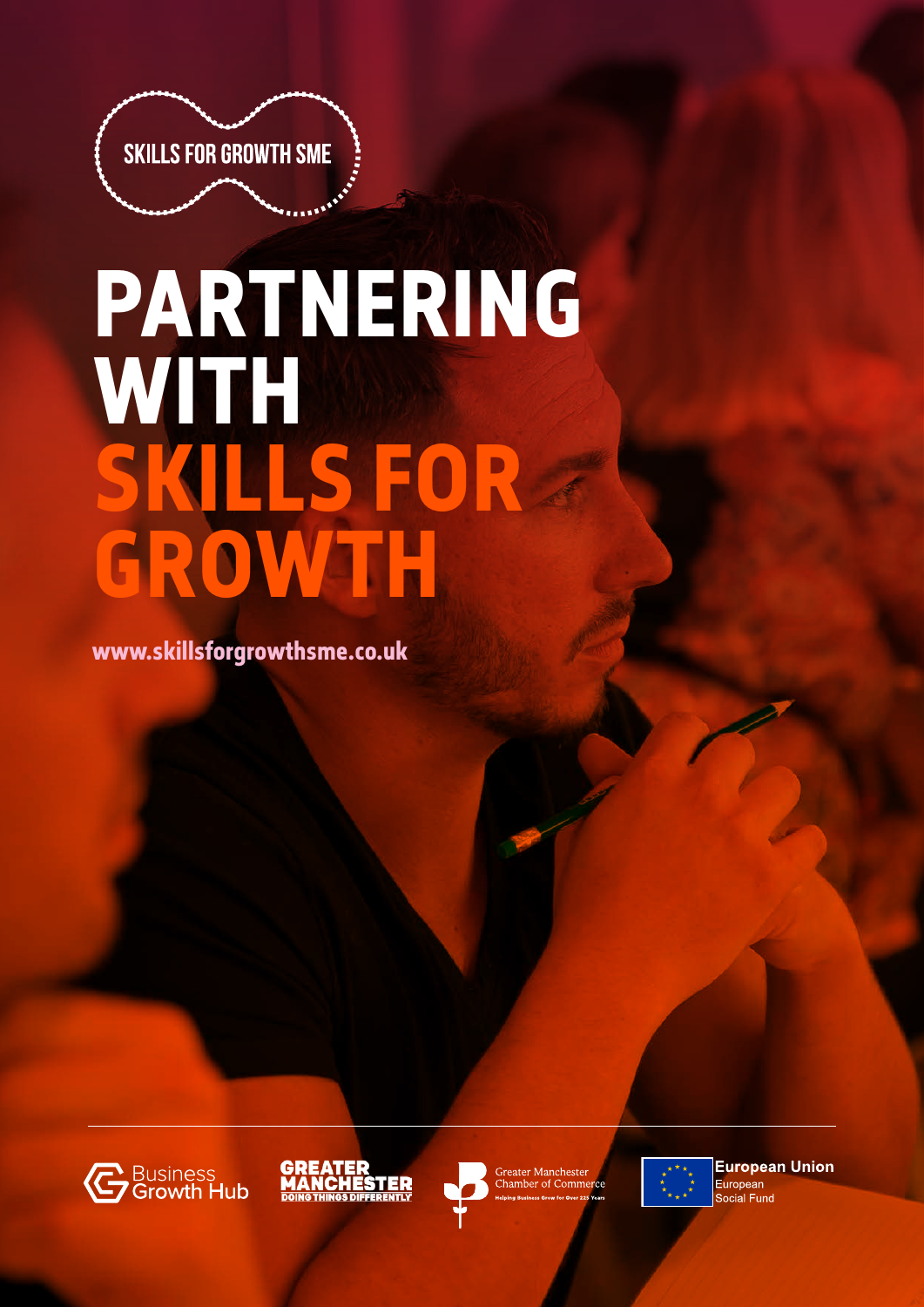## **ABOUT US**

**Skills for Growth - SME Support is a fully funded, tailored service to help up-skill employees and improve productivity. Delivered by GC Business Growth Hub in partnership with the Greater Manchester Chamber of Commerce (GMCC), the service is commissioned by the Greater Manchester Combined Authority (GMCA) and funded through the European Social Fund (ESF), to help SMEs grow through re-shaping, developing talent and enhancing team performance.**

•

### Overview of Skills for Growth – SME Support

Offering impartial advice and guidance, our team was developed to help Greater Manchester come back stronger from the challenges presented during the pandemic, this time better equipped and better prepared with the skills for the future.

There are lots of different ways to get involved with our programme, but the right option for you will depend on what your goals are for the collaboration.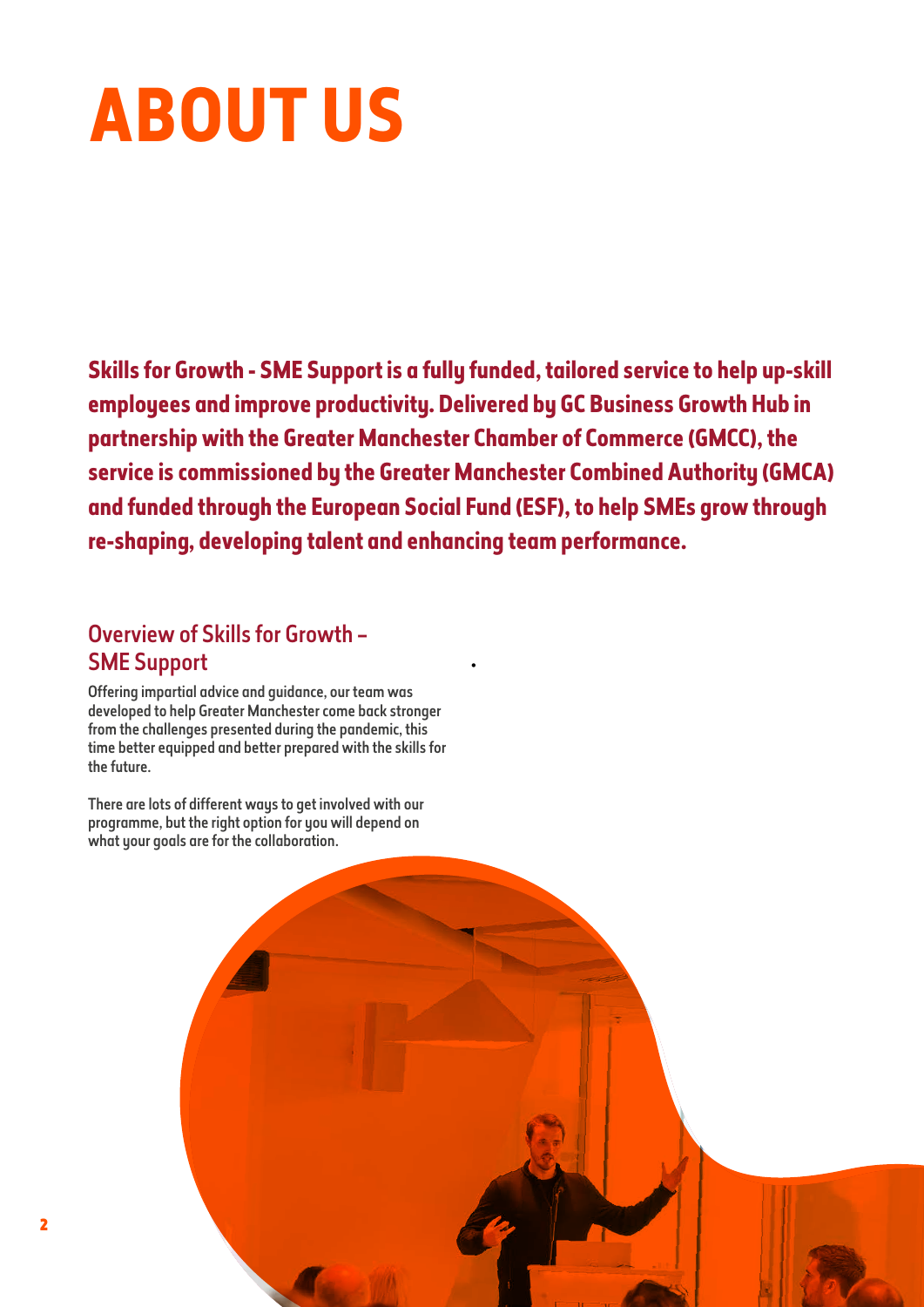## **OUR PARTNERSHIPS**

### Partnering as a Training Provider

The first step for Training Providers would be to start exploring GM Skills Map, our online portal that helps bring future learners and training providers closer. Here, you can register to upload your full course offering and start taking impartial referrals from our Skills Coaches. Depending on how closely you'd like the partnership to go, you may want to start referring your clients to our support programme to add value to your service or explore a two-way referral channel. Alternatively, you can apply for partnership and if eligible, you could become an official partner of Skills for Growth – SME Support and the GC Business Growth Hub.





UTILISE GM SKILLS MAP PLATFORM TO ADVERTISE YOUR COURSE OFFERING TO NEW BUSINESSES AND LEARNERS



TAKE IMPARTIAL REFERRALS THROUGH OUR SERVICE



ADD VALUE TO YOUR OFFERING BY REFERRING ELIGIBLE CLIENTS TO OUR FULLY FUNDED PROGRAMME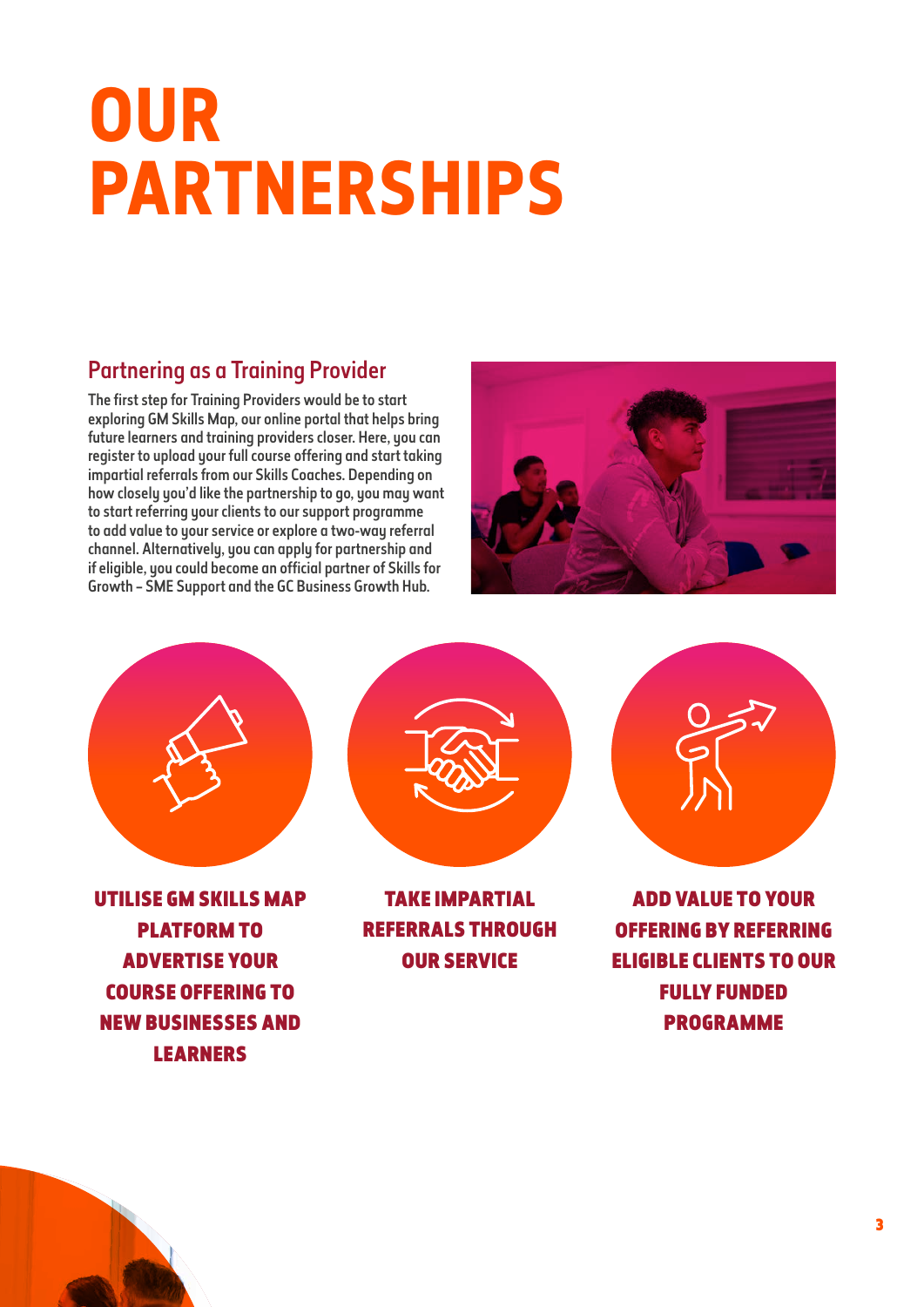

### Becoming an Official Partner

Once your partnership application has been approved, you can start exploring the different ways in which to increase exposure to your specialist services through our programme.

Your brand a will be positioned alongside some of Manchester's biggest contributors to business growth in the region, including GC Business Growth Hub (GC BGH), the GMCC and GMCA, all championing the Greater Manchester industrial strategy.

- Get in front of new clients through our many networking events
- Regular updates on all GC BGH activity through our Partner News
- Recognised status as a GC BGH partner with a listing in our website's partners area and a specialised logo for your website
- Host or deliver bespoke workshops, seminars, and masterclasses
- Collaborate on specialist blogs and top tips promoted through our social media channels
- Provide mentors to our Mentoring Programme
- Design and deliver specialist business growth programmes

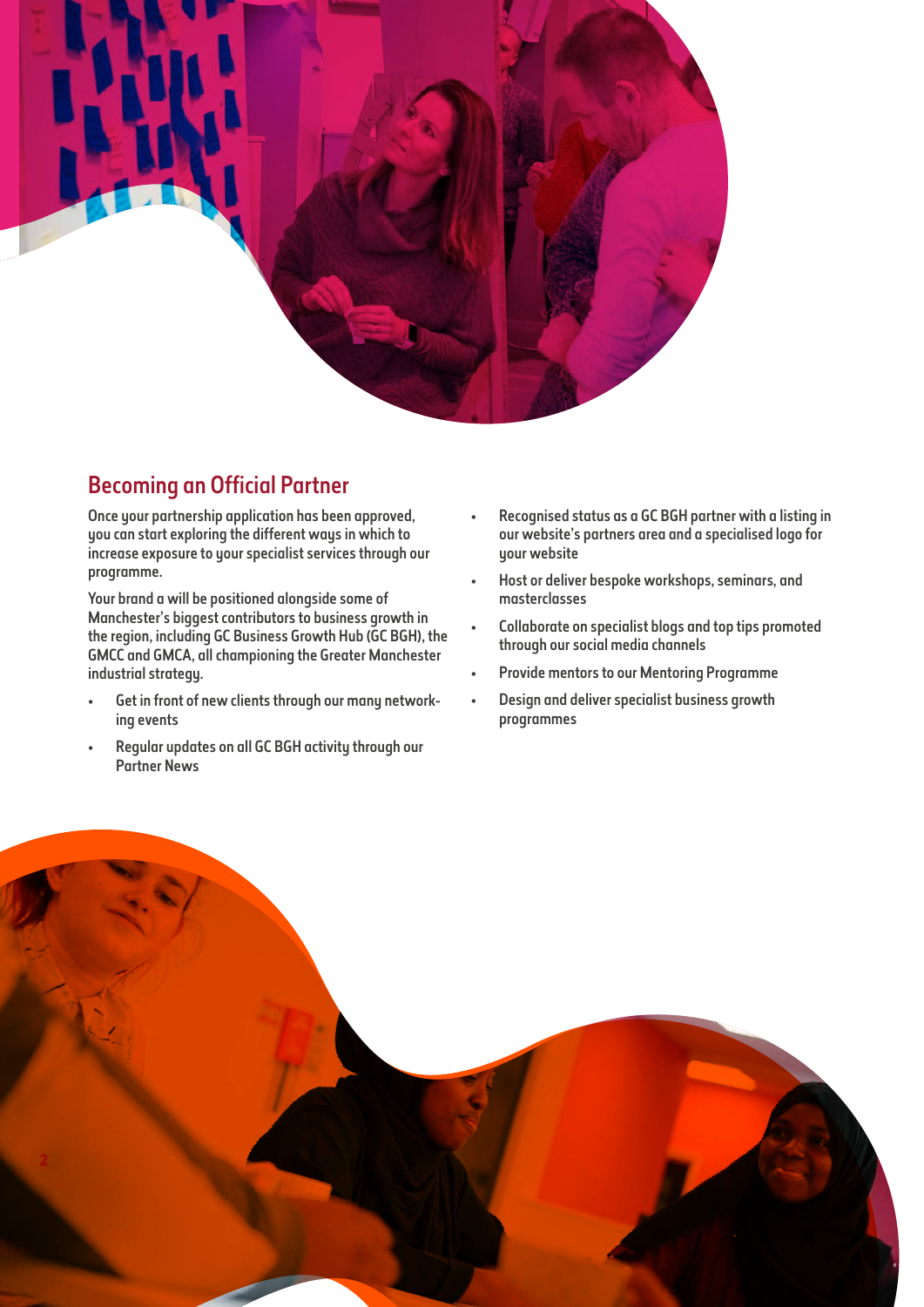## **BENEFITS FOR ALL PARTNERS**

Above all, the greatest benefit of partnering with us is that we all share a common goal; to help futureproof Greater Manchester's workforce and encourage future growth and prosperity. But beyond that, the most rewarding benefits of partnering with Skills for Growth – SME Support include: